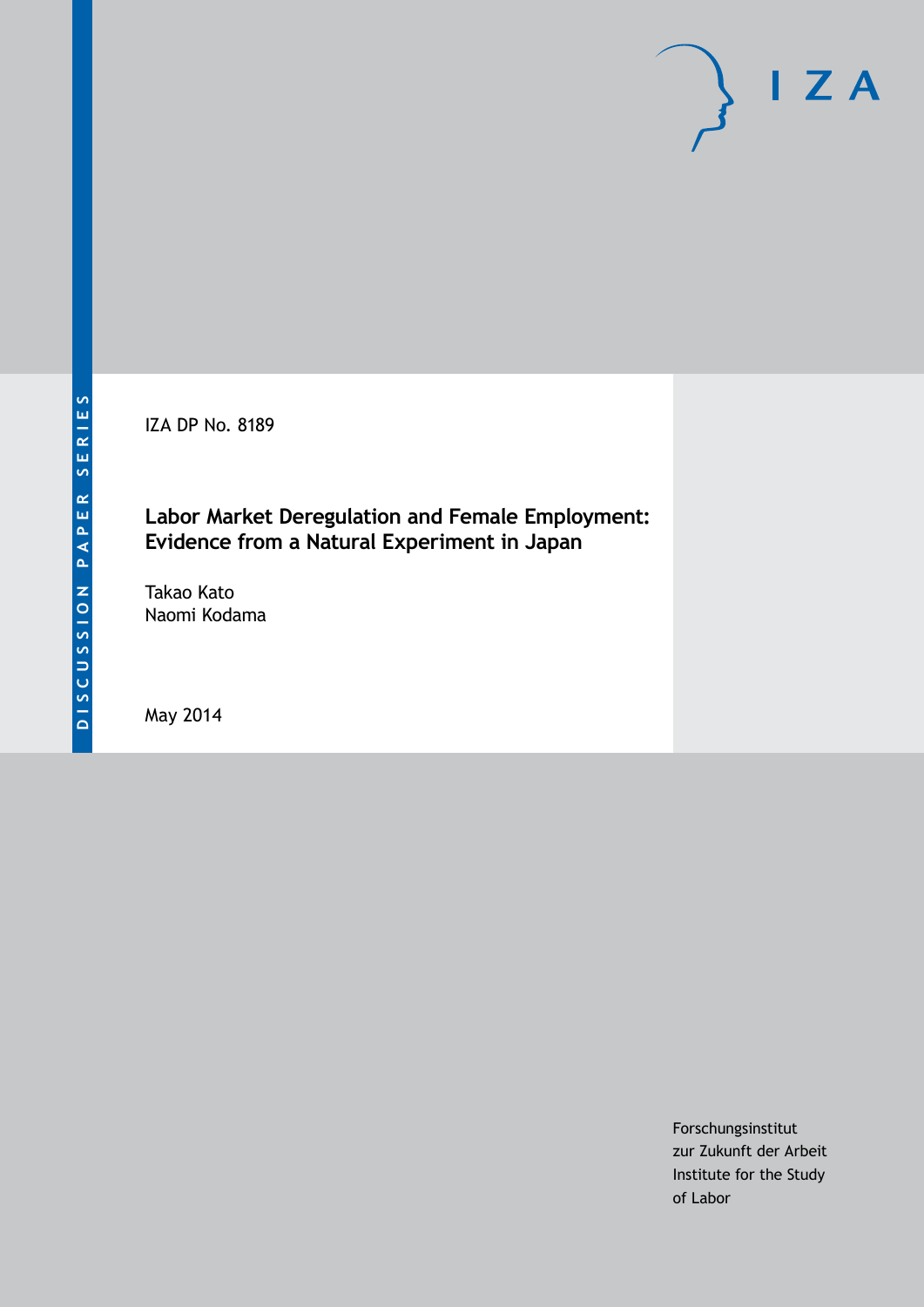# **Labor Market Deregulation and Female Employment: Evidence from a Natural Experiment in Japan**

# **Takao Kato**

*Colgate University, IZA, CJEB, Columbia Business School, TCER, University of Tokyo and CCP, Aarhus School of Business*

## **Naomi Kodama**

*IER, Hitotsubashi University and RIETI*

## Discussion Paper No. 8189 May 2014

IZA

P.O. Box 7240 53072 Bonn Germany

Phone: +49-228-3894-0 Fax: +49-228-3894-180 E-mail: [iza@iza.org](mailto:iza@iza.org)

Any opinions expressed here are those of the author(s) and not those of IZA. Research published in this series may include views on policy, but the institute itself takes no institutional policy positions. The IZA research network is committed to the IZA Guiding Principles of Research Integrity.

The Institute for the Study of Labor (IZA) in Bonn is a local and virtual international research center and a place of communication between science, politics and business. IZA is an independent nonprofit organization supported by Deutsche Post Foundation. The center is associated with the University of Bonn and offers a stimulating research environment through its international network, workshops and conferences, data service, project support, research visits and doctoral program. IZA engages in (i) original and internationally competitive research in all fields of labor economics, (ii) development of policy concepts, and (iii) dissemination of research results and concepts to the interested public.

<span id="page-1-0"></span>IZA Discussion Papers often represent preliminary work and are circulated to encourage discussion. Citation of such a paper should account for its provisional character. A revised version may be available directly from the author.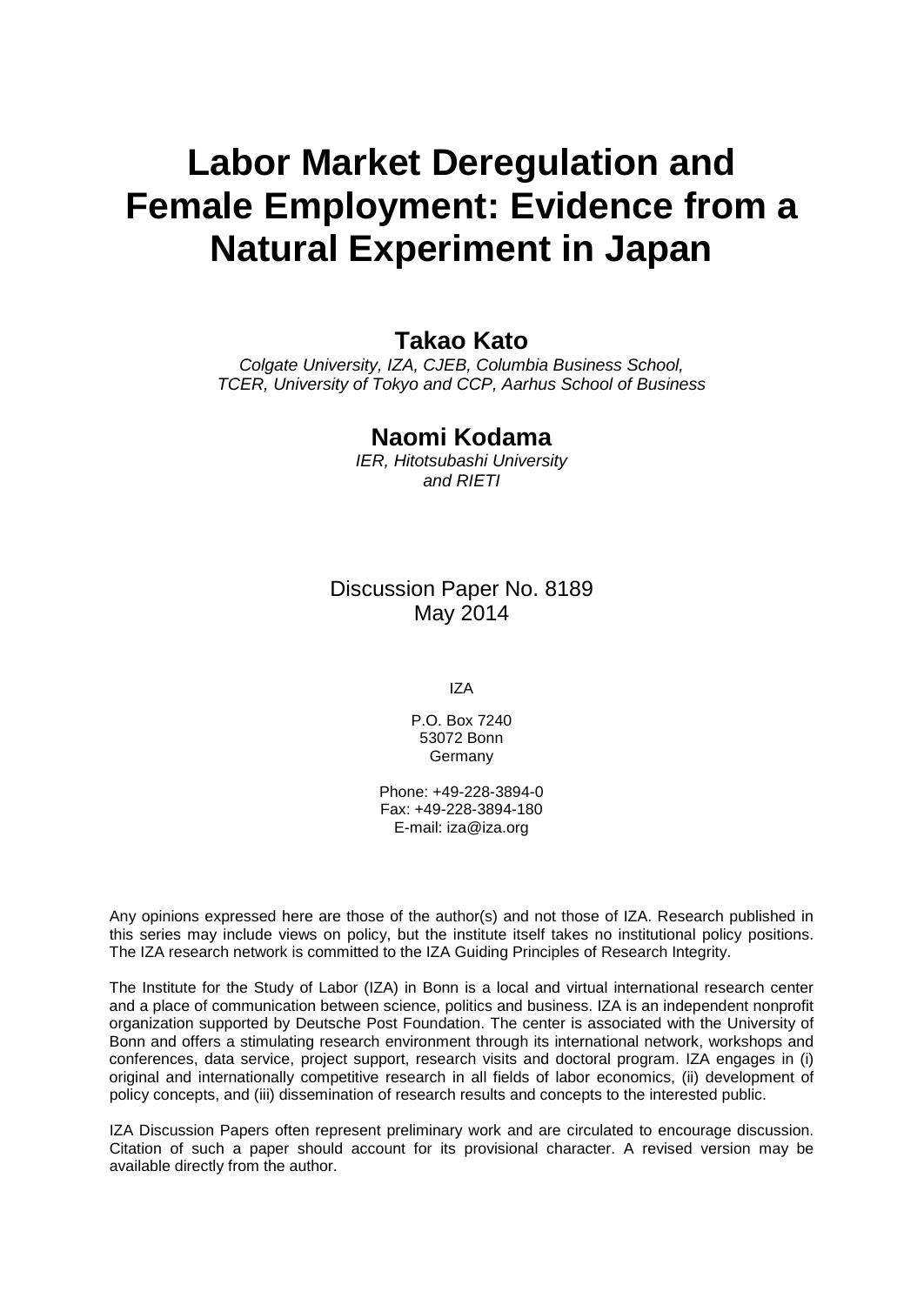IZA Discussion Paper No. 8189 May 2014

# **ABSTRACT**

# **Labor Market Deregulation and Female Employment: Evidence from a Natural Experiment in Japan[\\*](#page-1-0)**

This paper provides novel evidence on the causal effect on female employment of labor market deregulation by using the 1985 amendments to the Labor Standards Law (LSL) in Japan as a natural experiment. The original LSL of 1947 prohibited women from working overtime exceeding two hours a day; six hours a week; and 150 hours a year. The 1985 amendments exempted a variety of occupations and industries from such overtime restriction on women. We first define "jobs" using an industry by occupation matrix. For each job (close to 5,000 jobs in total), we carefully identify whether or not it was made exempt from the overtime restriction on women by the 1985 amendments. Applying a difference-in-difference model to census data, we find a statistically significant and economically meaningful impact on female employment of this particular piece of labor market deregulation. Furthermore the 1985 treatment is found to have a lasting and growing impact on female employment. Our finding is consistent with the recent literature that points to the importance of paying particular attention to the issues surrounding working hours when policymakers design public policy to promote female employment.

JEL Classification: J16, J78, J81, J82, J88

Keywords: female employment, labor market deregulation, natural experiment, overtime restriction on women, Labor Standards Law

Corresponding author:

Takao Kato Department of Economics (Persson 222) Colgate University 13 Oak Drive Hamilton, NY 13346 USA E-mail: [tkato@colgate.edu](mailto:tkato@colgate.edu)

We would like to thank Ryo Kambayashi and Hitotsubashi University's Large-Scale Data Archiving and Processing Section for aiding our data collection. The research was facilitated by Kato's extended visit to Hitotsubashi University as visiting professor, and Kato is grateful for their hospitality.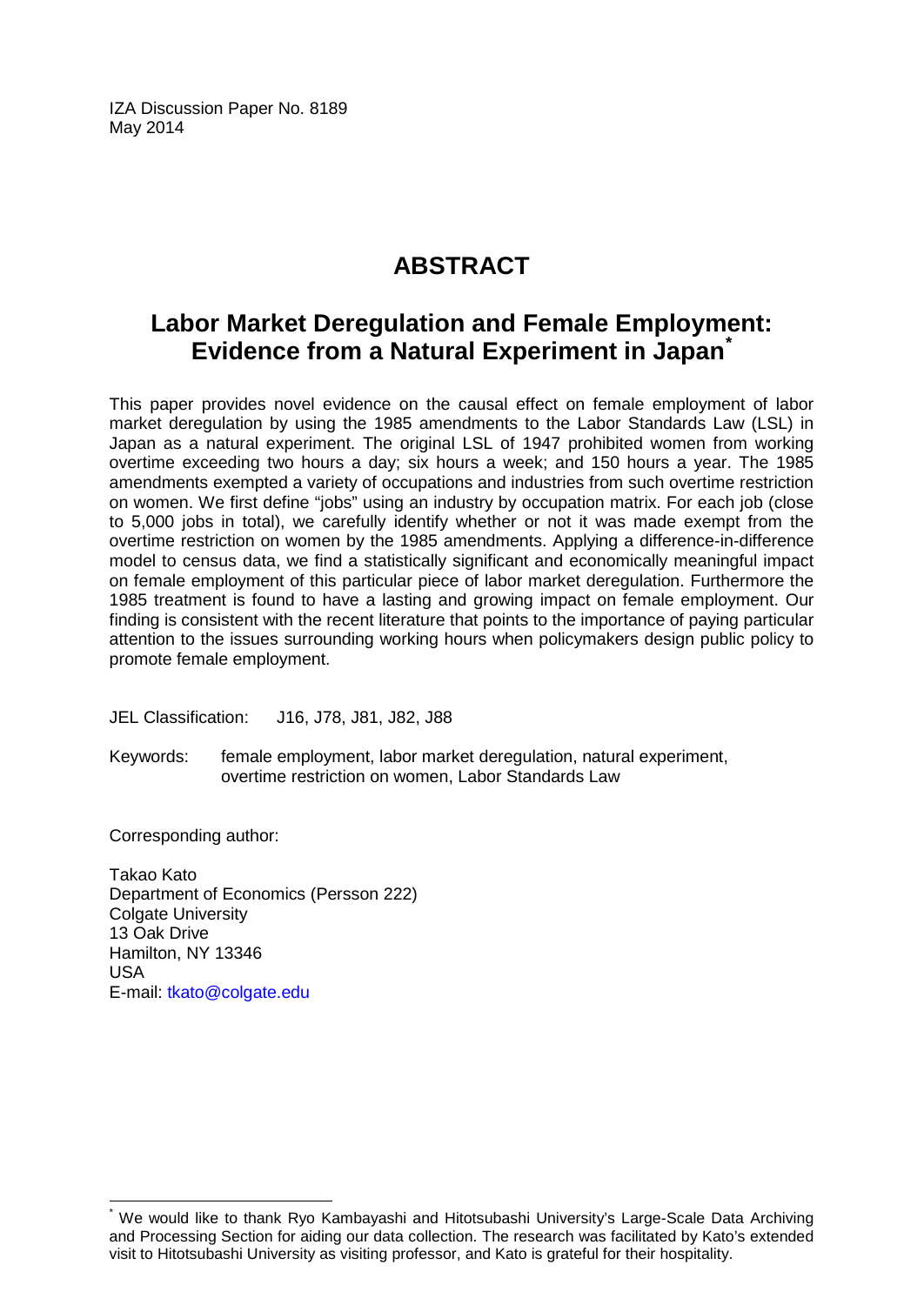## Labor Market Deregulation and Female Employment: Evidence from a Natural Experiment in Japan

#### 1. Introduction

This paper provides new evidence on the causal effect on female employment of labor market deregulation by using the 1985 amendments to the Labor Standards Law (LSL) in Japan as a natural experiment. The LSL in Japan was enacted in 1947, and has been a major piece of legislation to regulate the Japanese labor market. The LSL contains a controversial set of protective legislations for women. Perhaps most notable is overtime restriction on women—for female workers overtime is restricted to a maximum of two hours a day; six hours a week; and [1](#page-3-0)50 hours a year (Nakanishi 1983). $<sup>1</sup>$ </sup>

The 1985 amendments to the LSL made a variety of industries and occupations (including most professional and supervisory workers as well as many women working in nonmanufacturing industries) exempt from the overtime restriction on women. As such, the significant and large-scale relaxation of the overtime restriction on women in 1985 represents an important example of labor market deregulation.

From the firm's perspective the overtime restriction on women as in the case of the original LSL of 1947 can limit its ability to adjust female labor input in a flexible manner when facing volatile fluctuation in output demand. As a result, the firm may shy away from female employment. Now that such restriction on overtime work is lifted, the firm may start hiring more female workers. However, from the perspective of labor supply, some women may opt to leave

<span id="page-3-0"></span><sup>&</sup>lt;sup>1</sup> The Labor Standards Law also prohibits women from working in night shift (10 p.m. to 5 a.m. with 11 p.m. to 5 a.m. if received an authorization from the Ministry of Labor) except for certain occupations. However, for the remainder of the paper, we focus on the overtime restriction on women, for a significant number of occupations and industries in which many women occupy (e.g., workers in agriculture and hospitality, doctors and nurses, flight attendants) were exempt from the night shift prohibition even in the original Labor Standards Law.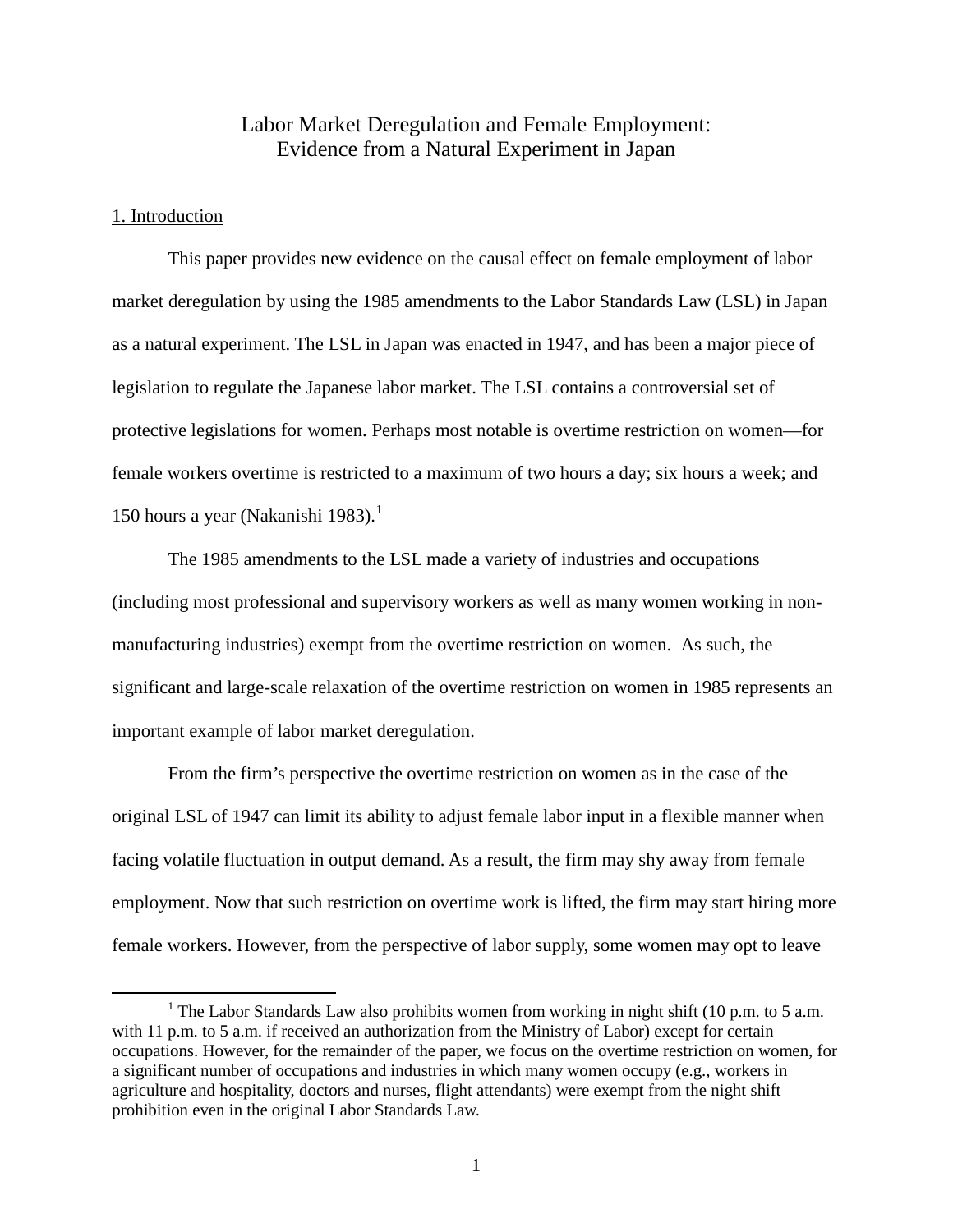the labor market, fearing that they may be asked to work overtime beyond what used to be deemed a violation of the Labor Standards Law. As such the direction of the effect on female employment of this labor market deregulation is ambiguous theoretically and it is an empirical matter. $2$ 

Our paper contributes to the literature on public policy and female employment. First, there is a rich literature on affirmative action and its effects on labor market outcomes, such as women's wages and employment (for a literature review prior to 2000, see Holzer and Neumark, 2000, and for more recent works, see for instance , Miller and Segal, 2012, Kurtulus, 2012, Marion, 2011, and Niederle, Segal, and Vesterlund, 2013). Second, some researchers examine the effect on women of minimum wage law (see, for example, Addison, and Ozturk, 2013, Kawaguchi and Yamada, 2007, Neumark and Wascher, 2006, and Connolly and Gregory, 2002)

Third, perhaps the most-closely related literature is a small group of studies that investigate the impact on labor market outcomes for women (such as wages and employment) of the Labor Standards Law (see, for instance, Zveglich and van der Meulen Rodgers, 2003 for Taiwan, Hunt, 1999 for Germany, and Goldin, 1988 and Landes, 1980 for the U.S.). All of these studies examined the impact of regulation—the incidence of protective legislations on women, while we study the impact of deregulation—the relaxation of protective legislations on women. Our study as contrasted to prior studies will shed new light on the issue of symmetric policy effects—whether the introduction of public policy has the same effect (in the opposite direction) as the termination of public policy.

Methodologically most recent studies in the afore-mentioned related literatures tend to use the natural experimental approach to go beyond correlational studies, and identify causal relationships. We follow the current practice in the literature and apply the natural experiment

<span id="page-4-0"></span> $2 \text{ Similar arguments are presented by Zveglich and van der Meulen Rodgers (2003).}$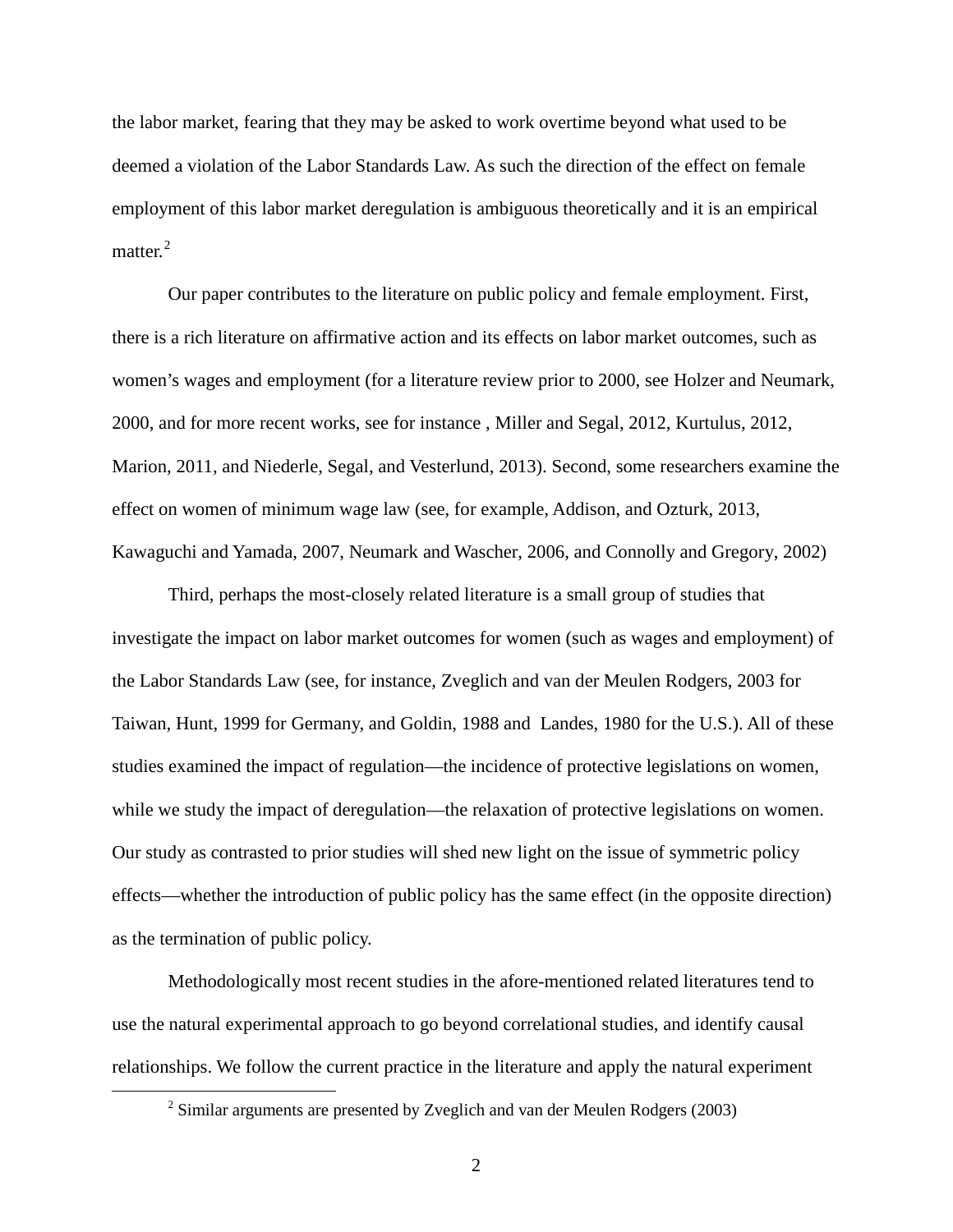framework to the 1985 amendments to Japan's LSL--the relaxation of the overtime restriction on women in Japan.

#### II. Empirical Strategy

Using Japan's Population Census from 1970 to 2010, we first combine industry groups with occupation groups, and create close to 5,000 unique combinations of industry and occupation groups which we call "jobs" henceforth. As such, our unit of observation is job. For each of close to 5,000 jobs, we carefully study the LSL of 1947 as well as the 1985 amendments, and determine whether or not the 1985 amendments made the job exempt from the overtime restriction on women. A group of jobs which were made exempt from the overtime restriction by the 1985 amendments constitute the treatment group. The appropriate control group is a group of jobs which were not made exempt from the overtime restriction by the amendment and thus remained subject to the restriction even after 1985.

To evaluate the effect on female employment of the 1985 amendments, we use published detailed cross-tabulations from Population Census from 1975 to 2010 and estimate the following standard difference-in-difference model:

female<sub>it</sub> =  $\alpha$  + βexempt<sub>it</sub> + γtotalwork<sub>it</sub> + (job fixed effects) + (year effects) +  $\varepsilon$ <sub>it</sub> (1) where female<sub>it</sub> = proportion of female workers in job i in year t; exempt<sub>it</sub> = 1 if job i in year t is exempt from the LSL's hours restriction on women, zero otherwise; totalwork $_{it}$  = total number of workers (in log) in job i in year t; and  $\varepsilon_{it}$ =error term. The estimated coefficient on exempt<sub>it</sub> is of prime interest, and the positive and significant coefficient indicates that labor market deregulation to remove the overtime restriction on women causes female employment to rise. Such a causal interpretation is appropriate thanks to our natural experimental framework. First,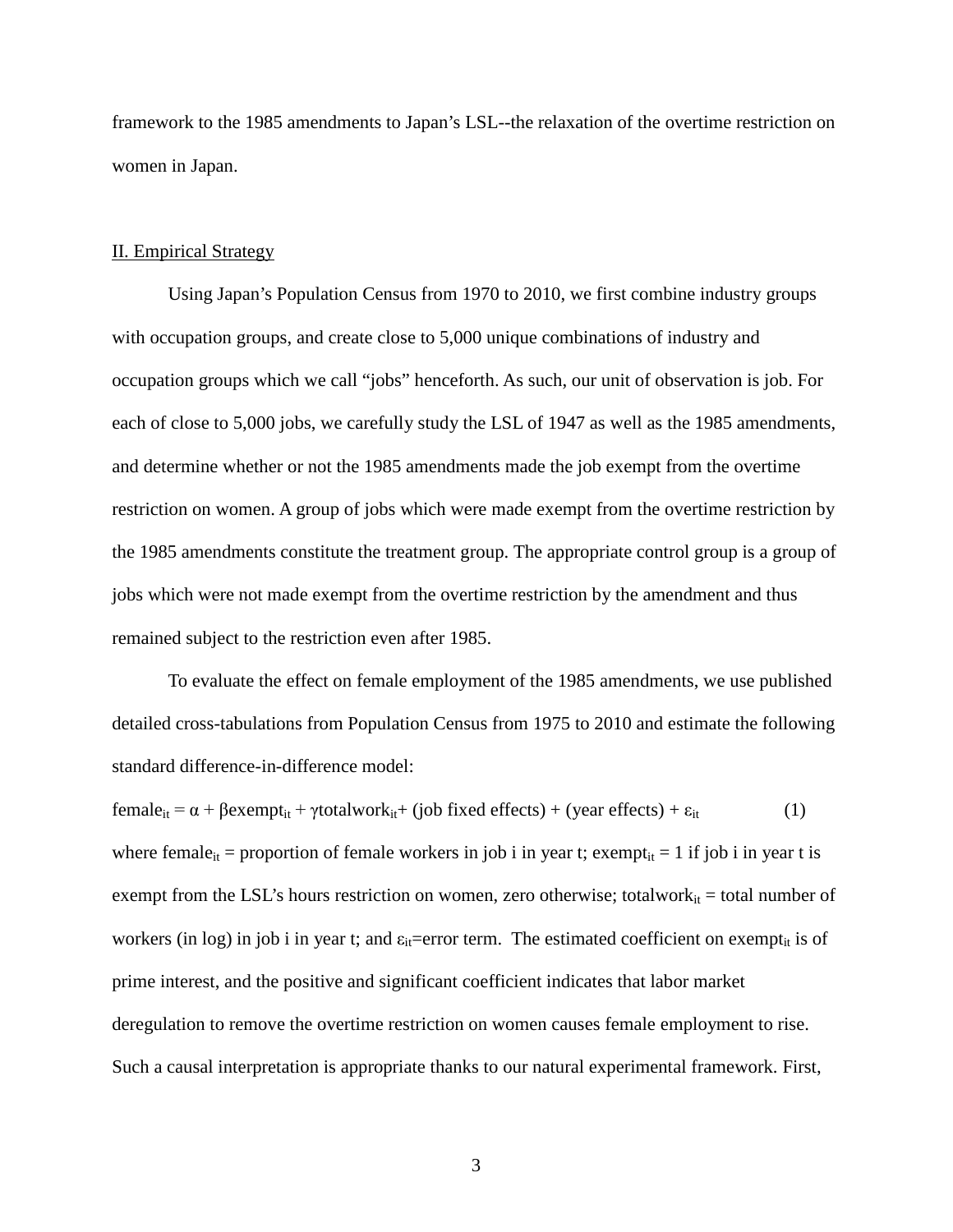job fixed effects control for any unobserved inherent job characteristics that can be correlated with female employment. Our key coefficient, β, is identified by status changes from being not exempt from the overtime restriction to being exempt from it within the same job. As such, inherent job characteristics, be it observed or not, are fully accounted for.

Second, year effects account for any changes that may affect female employment insofar as they affect all jobs. The inclusion of year effects is critical, for there have been a number of other changes in the regulatory environments surrounding female employment over the time period under study. For instance, the enactment of Equal Employment Opportunity Act (EEOA) in 1986, the passage of the 1992 Child Care Leave Act, the 1999 Child Care and Family Care Leave Act, and its amendment in 2005 are all potentially important changes.<sup>[3](#page-6-0)</sup> To the extent to which they affect all jobs, such changes will be controlled for by year effects. Even if some of those changes do not affect all jobs equally, it is highly unlikely that they affect the same group of jobs as the 1985 amendments. As such, those unobserved changes that may affect female employment will be uncorrelated with exempt<sub>it</sub>, posing little problem.

Though fully accounting for all time-invariant heterogeneity of jobs, job fixed effects do not control for time-varying job-specific shocks, perhaps most notably demand shocks for specific jobs. For instance, those jobs that were made exempt from the overtime restriction on women by the 1985 amendments happened to be those jobs which experienced significant surge in demand at the same time. If that is the case, the estimated coefficient on exempt<sub>it</sub> may be confounded by such time-varying job-specific demand shocks. To control for such demand shocks, we include totalwork $_{it}$  (total number of workers in job i in year t) as a control variable.

It is plausible that the 1985 amendments might not have affected female employment

<span id="page-6-0"></span><sup>&</sup>lt;sup>3</sup> For the effects of such subsequent policy changes toward women, see for example, Edwards and Pasquale, 2003, Abe, 2010, Kato, Kawaguchi, and Owan, 2013, and Asai, 2013)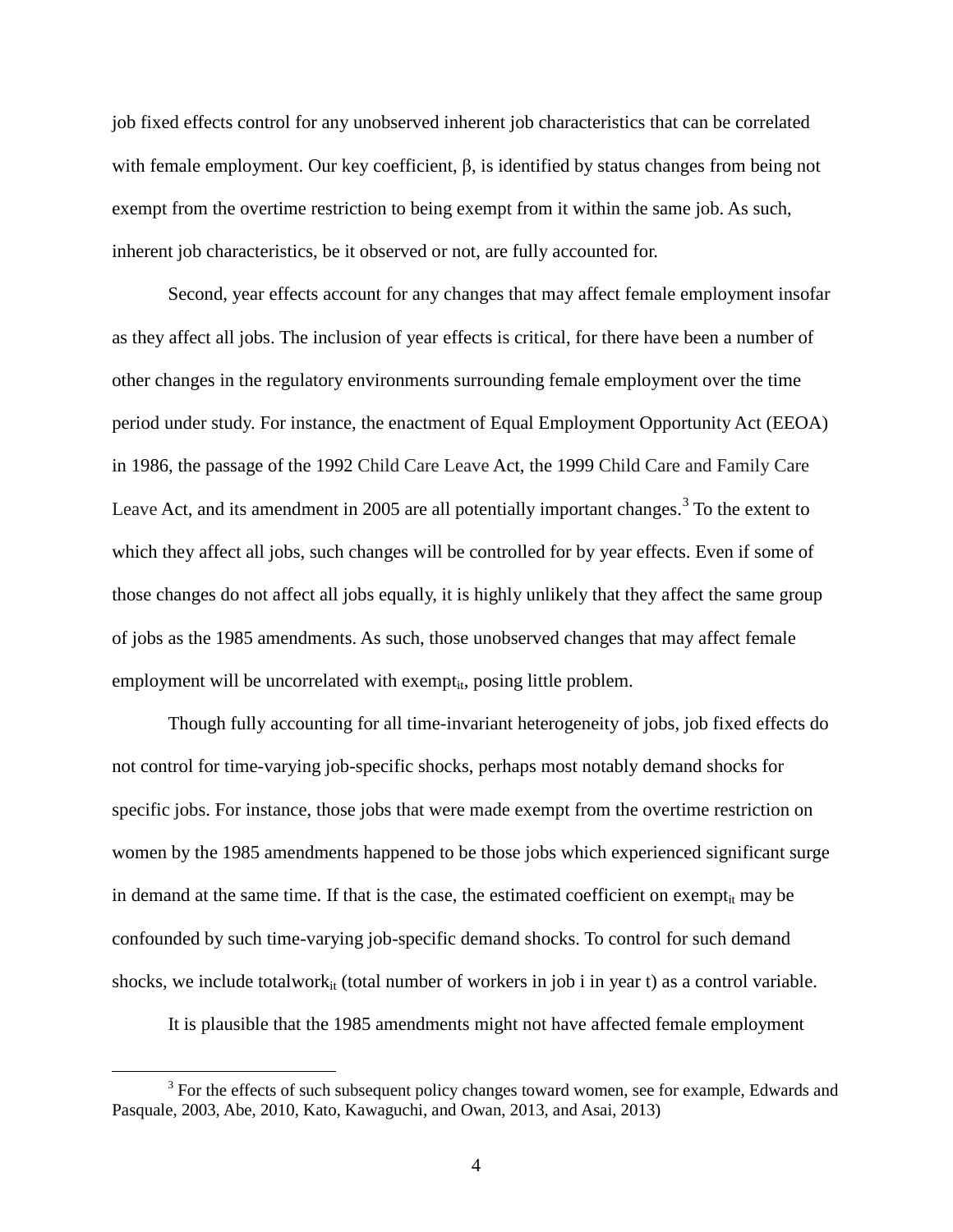immediately. Instead the treatment effect may appear gradually over time. To explore such a time profile of the treatment effect, we augment Eq. (1) by interaction terms involving each year dummy variable since the 1985 amendments and exempt<sub>it</sub>:

female<sub>it</sub> =  $\alpha$  + βexempt<sub>it</sub> + γtotalwork<sub>it</sub> + (job fixed effects) + (year effects)

$$
+\delta_{90} \text{year} 90 \text{*exempt}_{it} + \delta_{95} \text{year} 95 \text{*exempt}_{it} + \delta_{00} \text{year} 00 \text{*exempt}_{it}
$$

$$
+\delta_{05} \text{year} 05 \text{*exempt}_{it} + \delta_{10} \text{year} 10 \text{*exempt}_{it} + \varepsilon_{it}
$$
(2)

The estimated coefficients on such interaction terms indicate the time profile of the effect on female employment of the 1985 amendments.

Lastly, there was another change in the overtime restriction on women in the LSL in 1997. However, we believe that the 1997 change was substantially less important as compared to the 1985 change since most jobs that were affected by the 1997 change tend to be less important for women. Nonetheless we repeated the same analysis, excluding data for all years after the 1997 change (2000, 2005 and 2010). As shown below, reassuringly we find little change in our main results.

### III. Results

Table 1 presents the fixed effect estimates of Eq. (1) and Eq. (2). Regressions are weighted with the total number of population workers. As shown below, the key results change little in un-weighted regressions.

The estimated coefficient on exempt<sub>it</sub> in our baseline model in Column  $(1)$  is positive and significant at the 1 percent level, pointing to the positive effect on female employment of the removal of the overtime restriction on women by the 1985 amendments. The size of the estimated coefficient suggests that the 1985 amendments result in a 3.6 percentage-point increase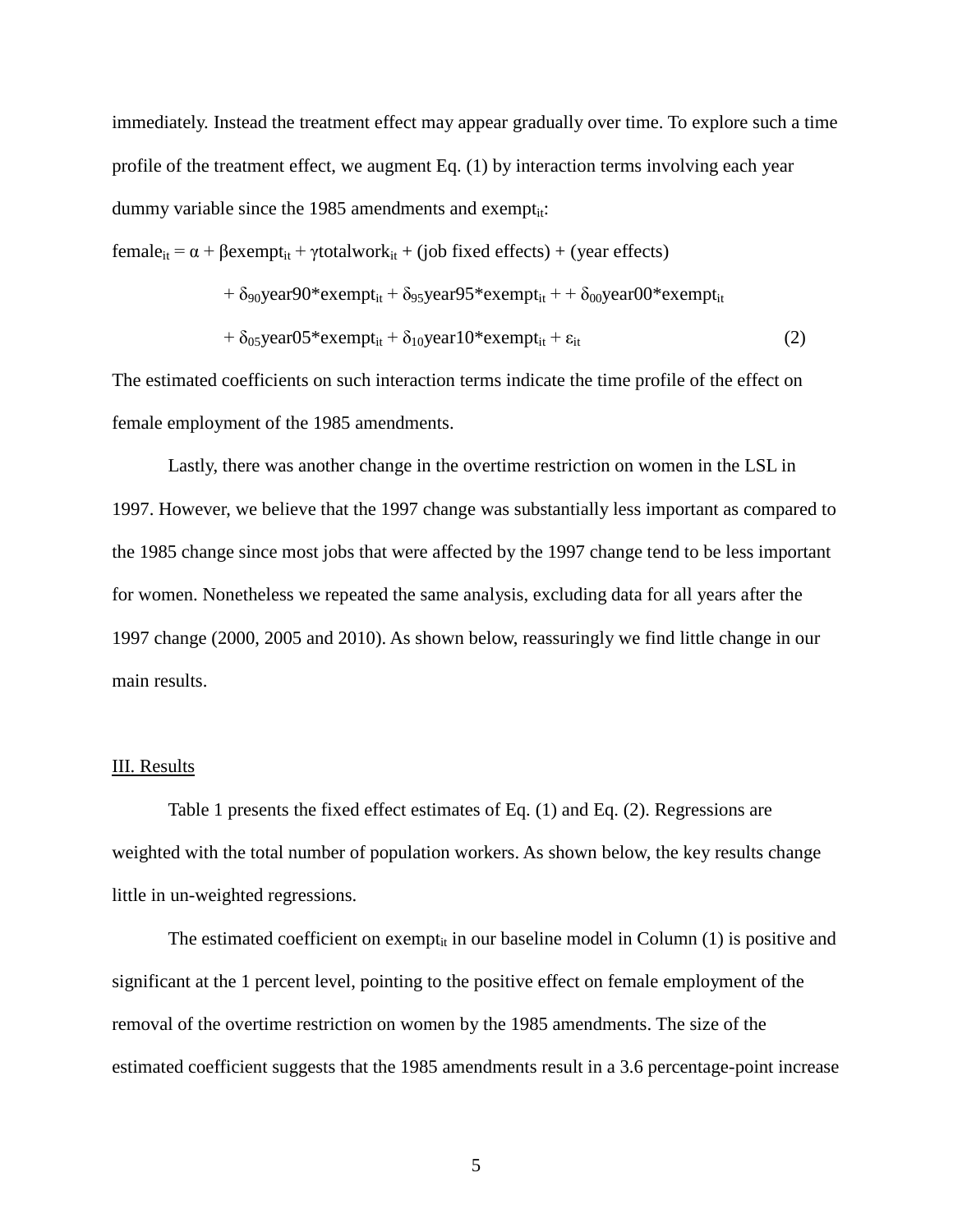in the proportion of female employment. Considering that the average proportion of female employment in 1985 was 35 percent, the magnitude of the effect of the 1985 amendments is neither trivial nor implausible. The estimated coefficient on totalwork $_{it}$  is positive and significant at the 5 percent level, suggesting that stronger overall labor demand helps female employment disproportionately.

The fixed effect estimates of Eq. (2) are also shown in Column (2) of the table. When we allow the effect on female employment of the 1985 amendments to linger over time by augmenting Eq. (1) with interaction terms involving year dummy variables and the 1985 treatment dummy variable, an intriguing time profile of the treatment effect is revealed. On the one hand, the estimated coefficient on the 1985 amendments itself is now quite small and no longer statistically significant even at the 10 percent level, suggesting that there is little immediate impact on female employment of the 1985 amendments. On the other hand, the estimated coefficients on all interaction terms involving the 1985 treatment and all year dummy variables since the 1985 amendment are positive and statistically significant at least at the 5 percent level. Furthermore, the size of the coefficient grows as time passes. The estimated coefficients on such interaction terms suggest that the 1985 treatment might have had a lasting impact on female employment.

Table 2 summarizes the results of our robustness checks. First, our key results—the positive and significant coefficients on exempt<sub>it</sub> in Eq.  $(1)$  and the positive, significant, and growing coefficients on the interaction terms involving exempt<sub>it</sub> and the year dummy variables in Eq. (2) turn out to be insensitive to whether or not we weight regressions (although the size of the effect tends to be smaller in un-weighted regressions). Second, when we exclude all data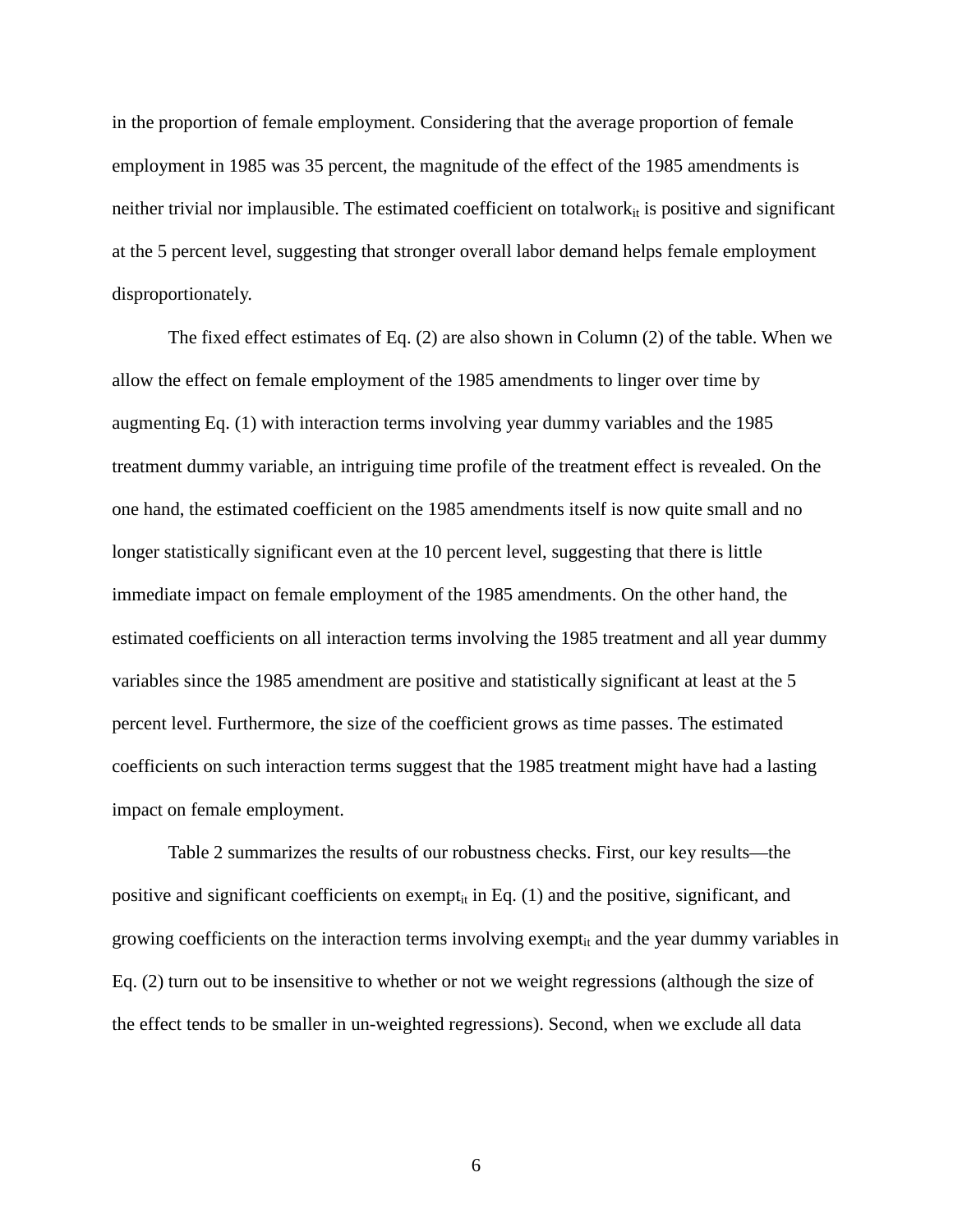after the 1997 revision and focus only on the 1987 amendments, we still find the estimated coefficient on exempt<sub>it</sub> to be positive and statistically significant at the 1 percent level.

Third, it is possible that exempt<sub>it</sub> and the interaction terms involving exempt<sub>it</sub> and the year dummy variables are picking up industry-specific time trends during the period under study. To account for such industry-specific time trends, we add separate linear time trends for each of 85 industry classifications to the right-hand side of Eq. (1) and Eq. (2). As shown in the last row of Table 2, our key results are again found to be robust to the inclusion of such industry-specific time trends.

Fourth, a threat to identification would arise if our treatment and control jobs had experienced differential trends in female employment prior to the 1985 amendments. This would cause our regression to erroneously identify a policy effect that was instead due to differences in pre-treatment trend patterns. Fortunately, this limitation appears to afflict our estimates little. For the treatment group and the control group separately, we first calculate the average proportion of female employment for each year over the entire time period under study, including both preand post-1985 amendments periods. We then show those two time-series of the average proportion of female employment for the treatment group and the control group in Figure 1. Reassuringly the figure shows no indication that our difference-in-difference estimates of the treatment effect on female employment is capturing the difference in the pre-treatment trends between the treatment and control groups. In fact, the figure points to an upward trend for the control group prior to 1985 while no such upward trend for the treatment group (a mildly downward trend, indeed). Such pre-treatment trend pattern was then reserved following the treatment (the 1985 amendments). In other words, the figure suggests that the difference in the pre-treatment trends between the treatment and control groups is working against finding the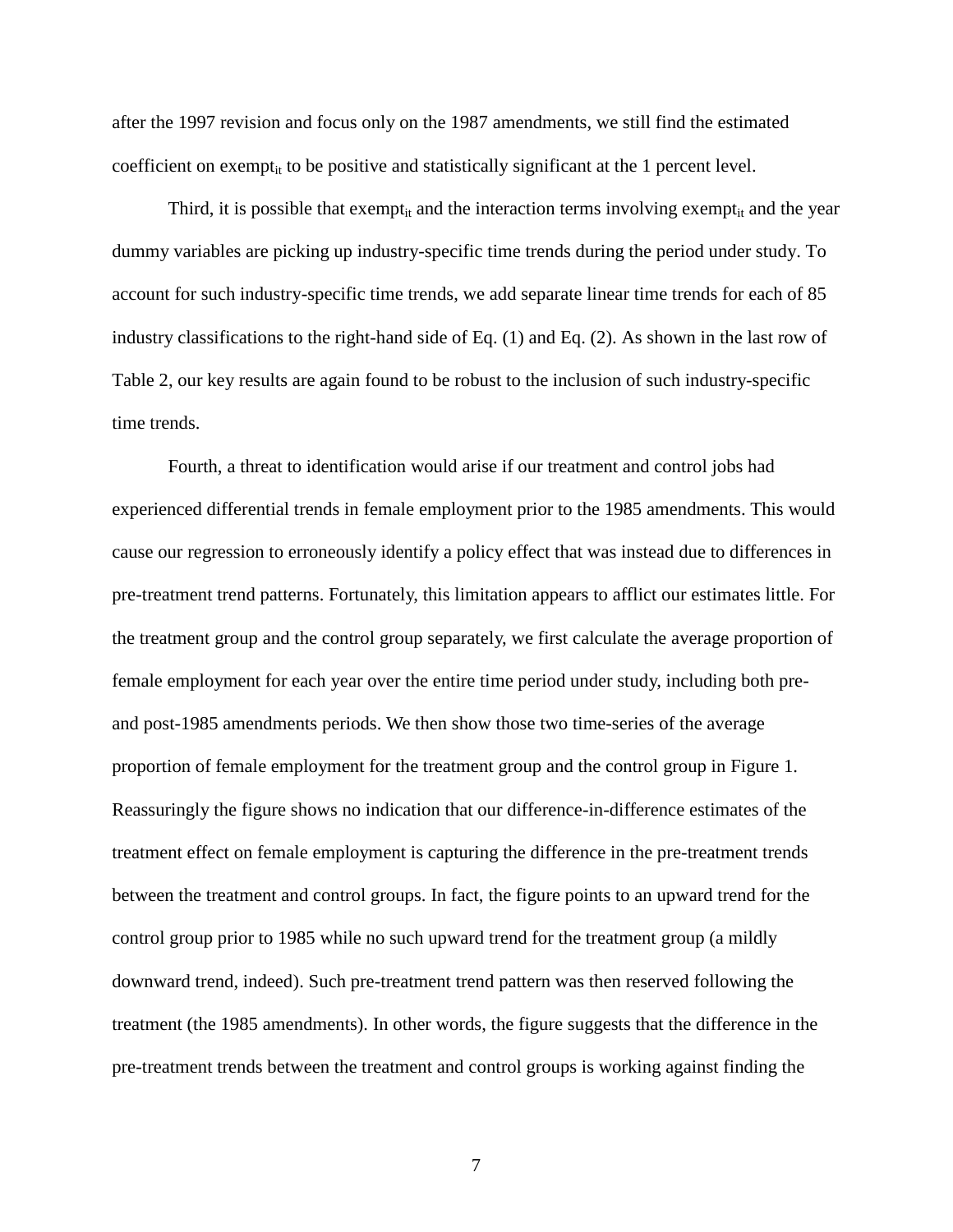positive and significant treatment effect. As such, the consideration of the pre-treatment trends will strengthen rather than weaken our conclusion—the positive and significant treatment effect on female employment.

Finally, the possible endogeneity of the treatment variable, exempt<sub>it</sub> can be a threat to our empirical strategy as in the case of many other natural experimental studies. In other words, if some omitted variable is correlated with this treatment variable AND female employment (female<sub>it</sub>), the estimated coefficient of our primary interest,  $\beta$  will be biased. As discussed above, there are a number of possible time-varying factors that affect female employment (e.g., other changes in the regulatory environments regarding female employment). Nonetheless most of those factors affect all industries and occupations equally and hence are captured by the year effects. Even if they affect only a subset of industries and occupations, it is highly unlikely that they affect a specific group of industry\*occupation combinations (or jobs) that happen to correspond to our treatment jobs. For instance, on our reading of the literature, there is no legislative and institutional changes concerning female employment during the time period under study that affected the same set of jobs as the 1985 amendments did.

#### IV. Concluding remarks

Asai (2013)'s carefully-crafted difference-in-difference study uncovers the inefficacy of Japanese government's legislative efforts to reduce the cost of parental leave. Our finding of the efficacy of Japanese government's legislative effort to remove legal protection for women regarding overtime work presents an intriguing contrast. We believe that a key difference between the two studies lie in the nature of public policy each study focuses on. The 1985 amendments to the LSL were aimed at allowing female workers to work long hours. The recent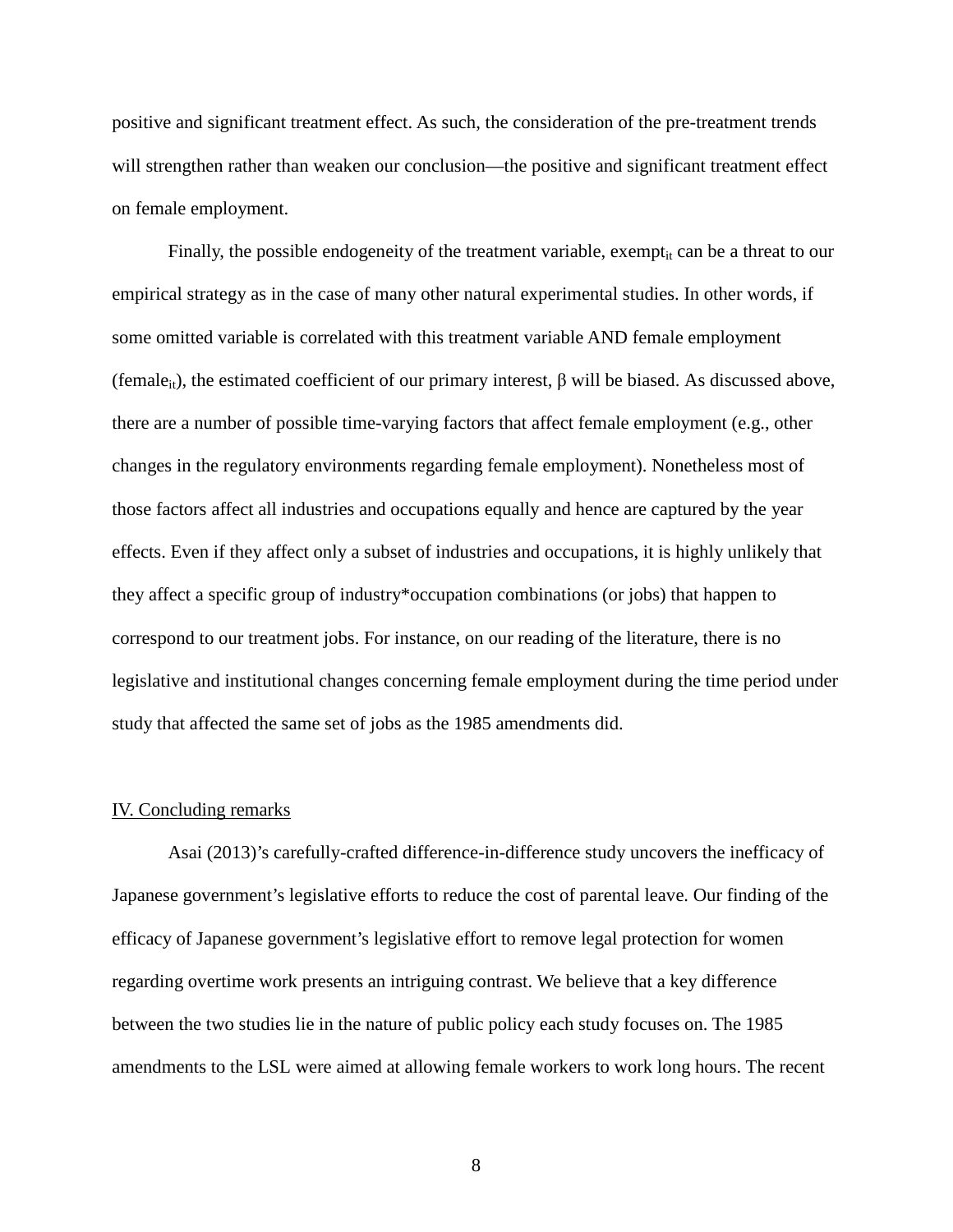literature on gender gaps in the labor market points to the importance of the female employee's willingness and ability to work long hours for their career success (see, for instance, Bertrand, Goldin and Katz, 2010, Cha and Weeden, 2013, Kato, Kawaguchi and Owan, 2013, Bardsley and Sherstyuk , 2006, and Gicheva 2013). To this end, our study can be viewed as yet another study that stresses the importance for policy makers to pay particular attention to the issues surrounding working hours in designing policy instruments to promote female employment.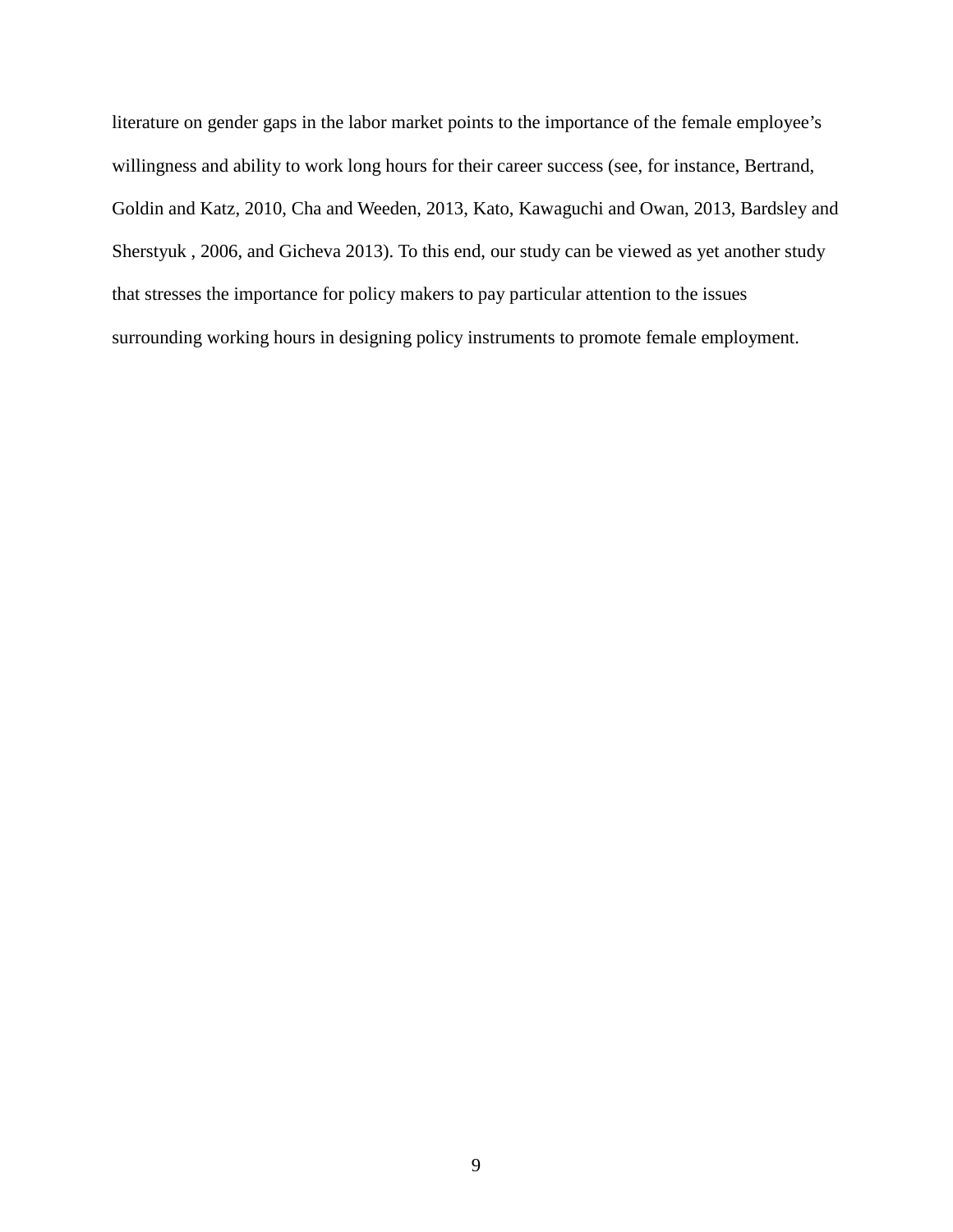#### References

- Abe, Y., 2010. Equal Employment Opportunity Law and the Gender Wage Gap in Japan: A Cohort Analysis. Journal of Asian Economics 21, 142-155.
- Addison, J.T., O.D. Ozturk, 2012. Minimum Wages, Labor Market Institutions, and Female Employment: A Cross-Country Analysis. Industrial and Labor Relations Review 65, 779- 809.
- Asai, Y., 2013. Parental Leave Reforms and the Employment of New Mothers: Quasiexperimental Evidence from Japan. (Paper Presented at the SOLE meeting).
- Bardsley, P., K. Sherstyuk, 2006. Rat Races and Glass Ceilings. B.E. Journal of Theoretical Economics: Topics in Theoretical Economics 6, 1-35.
- Bertrand, M., C. Goldin, L.F. Katz, 2010. Dynamics of the Gender Gap for Young Professionals in the Financial and Corporate Sectors. American Economic Journal: Applied Economics 2, 228-255.
- Cha, Y., K.A. Weeden, 2013. Overwork and the Slow Convergence in the Gender Gap in Wages. American Sociological Review (forthcoming).
- Connolly, S., M. Gregory, 2002. The National Minimum Wage and Hours of Work: Implications for Low Paid Women. Oxford Bulletin of Economics and Statistics 64, 607-631.
- Edwards, L.N., M.K. Pasquale, 2003. Women's Higher Education in Japan: Family Background, Economic Factors, and the Equal Employment Opportunity Law. Journal of the Japanese and International Economies 17, 1-32.
- Gicheva, D., 2013. Working Long Hours and Early Career Outcomes in the High-End Labor Market. Journal of Labor Economics 31, 785-824.
- Goldin, C., 1988. Maximum Hours Legislation and Female Employment: A Reassessment. Journal of Political Economy 96, 189-205.
- Holzer, H., D. Neumark, 2000. Assessing Affirmative Action. Journal of Economic Literature 38, 483-568.
- Hunt, J., 1999. Has Work-Sharing Worked in Germany? Quarterly Journal of Economics 114, 117-148.
- Kato, T., D. Kawaguchi, H. Owan, 2013. Dynamics of the Gender Gap in the Workplace: An Econometric Case Study of a Large Japanese Firm, Paper presented at the NBER Japan Project meeting. (Tokyo).
- Kawaguchi, D., K. Yamada, 2007. The Impact of the Minimum Wage on Female Employment in Japan. Contemporary Economic Policy 25, 107-118.
- Kurtulus, F.A., 2012. Affirmative Action and the Occupational Advancement of Minorities and Women during 1973-2003. Industrial Relations 51, 213-246.
- Landes, E.M., 1980. The Effect of State Maximum-Hours Laws on the Employment of Women in 1920. Journal of Political Economy 88, 476-494.
- Marion, J., 2011. Affirmative Action and the Utilization of Minority- and Women-Owned Businesses in Highway Procurement. Economic Inquiry 49, 899-915.
- Miller, A.R., C. Segal, 2012. Does Temporary Affirmative Action Produce Persistent Effects? A Study of Black and Female Employment in Law Enforcement. Review of Economics and Statistics 94, 1107-1125.
- Nakanishi, T., 1983. Equality or Protection? Protective Legislation for Women in Japan. International Labour Review 122, 609-621.
- Neumark, D., W. Wascher, 2004. Minimum Wages, Labor Market Institutions, and Youth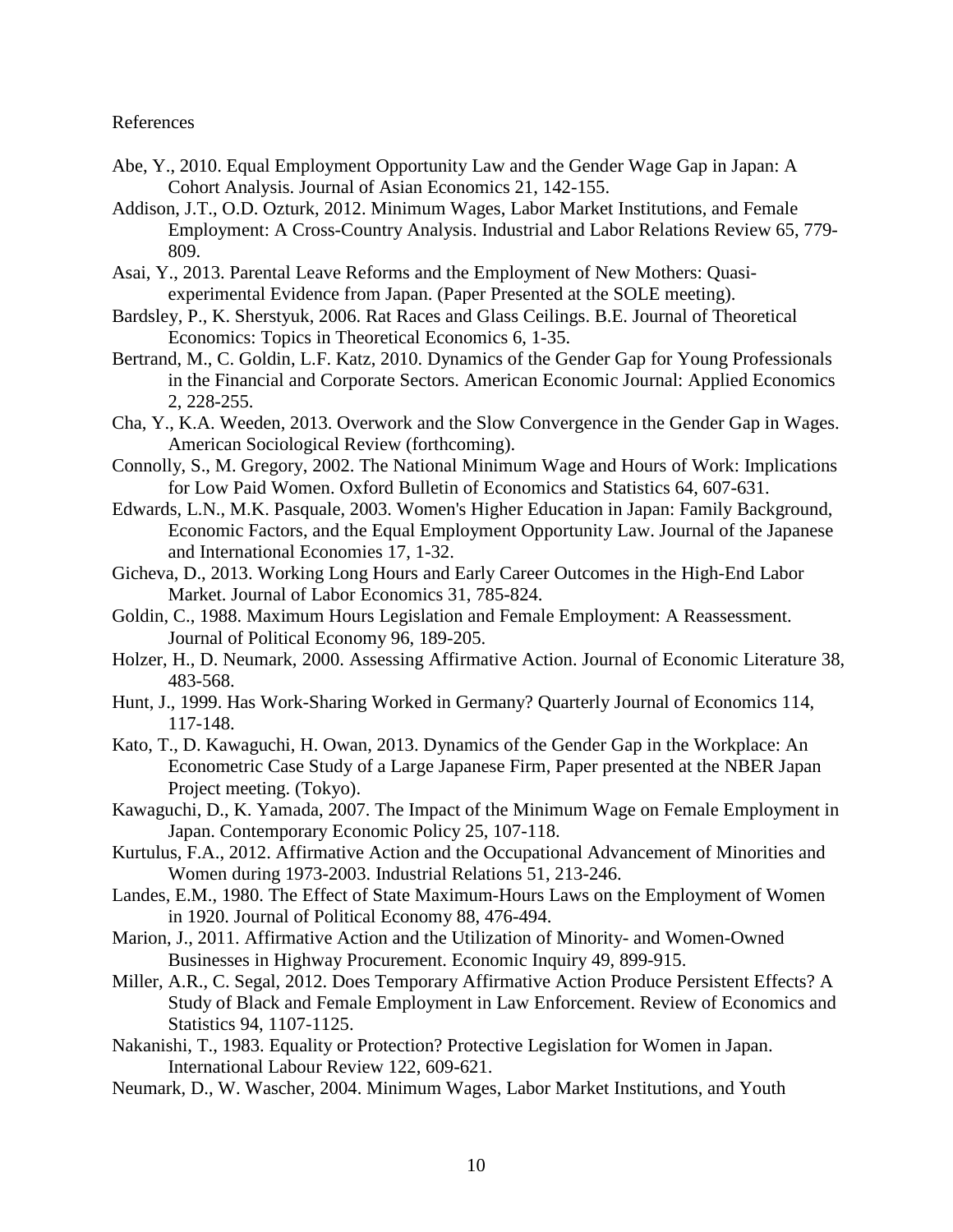Employment: A Cross-National Analysis. Industrial and Labor Relations Review 57, 223-248.

- Niederle, M., C. Segal, L. Vesterlund, 2013. How Costly Is Diversity? Affirmative Action in Light of Gender Differences in Competitiveness. Management Science 59, 1-16.
- Zveglich, J.E., Jr., Y.v.d.M. Rodgers, 2003. The Impact of Protective Measures for Female Workers. Journal of Labor Economics 21, 533-555.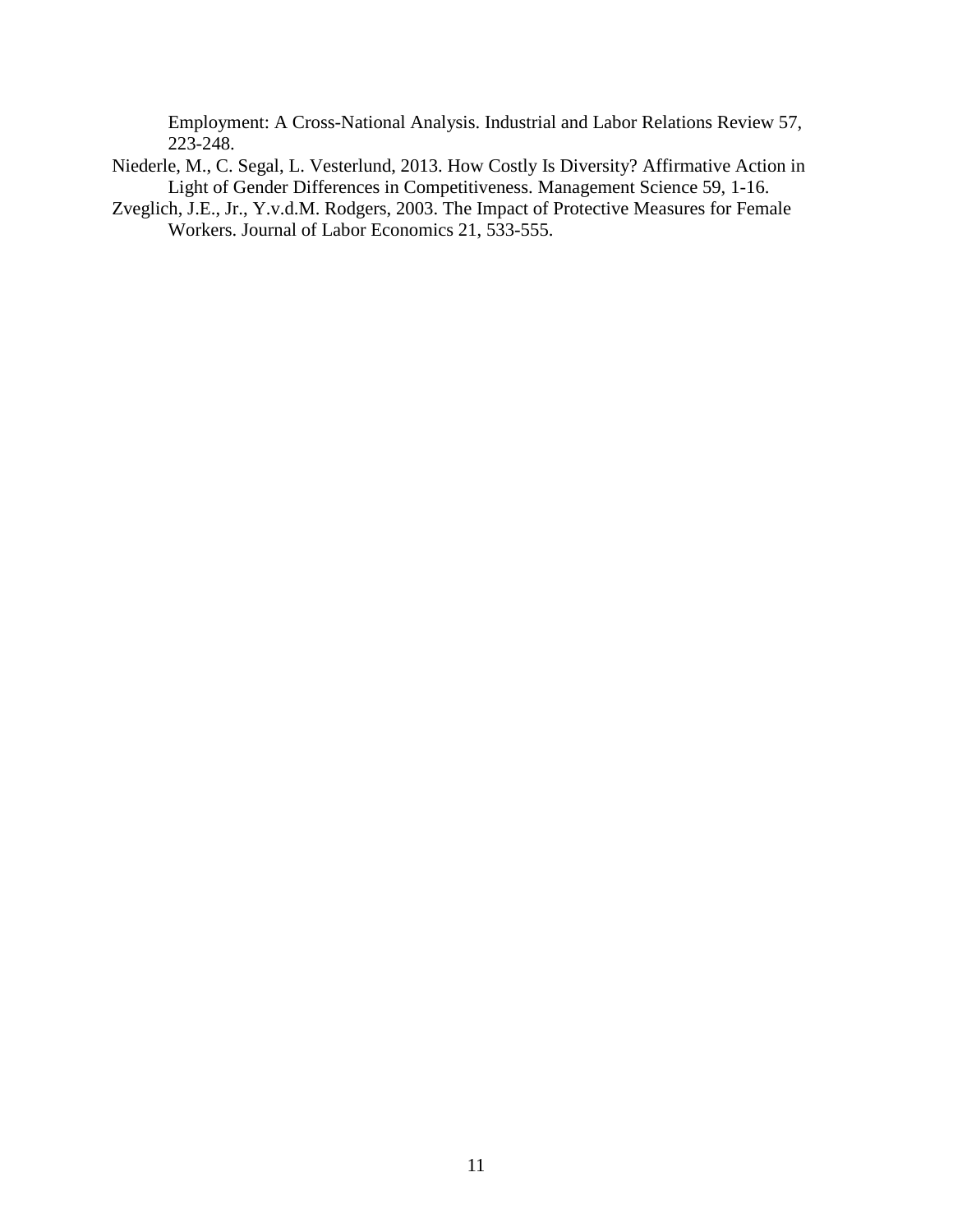|                               | (1)        |       | (2)        |       |
|-------------------------------|------------|-------|------------|-------|
| $exempt_{it}$                 | $0.036***$ |       | 0.007      |       |
|                               | [5.009]    |       | [0.745]    |       |
| totalemp <sub>it</sub>        | $0.012**$  |       | $0.010**$  |       |
|                               | [2.360]    |       | [1.980]    |       |
| year1980                      | $0.023***$ |       | $0.023***$ |       |
|                               | [3.590]    |       | [3.601]    |       |
| year1985                      | 0.003      |       | $0.023***$ |       |
|                               | [0.465]    |       | [2.943]    |       |
| year1990                      | $0.010*$   |       | $0.016***$ |       |
|                               | [1.670]    |       | [2.762]    |       |
| year1995                      | $0.015***$ |       | 0.007      |       |
|                               | [2.610]    |       | [1.174]    |       |
| year2000                      | $0.011*$   |       | 0.001      |       |
|                               | [1.800]    |       | [0.125]    |       |
| year2005                      | 0.008      |       | $-0.002$   |       |
|                               | [1.187]    |       | $[-0.309]$ |       |
| year2010                      | 0.008      |       | $-0.012$   |       |
|                               | [0.990]    |       | $[-0.654]$ |       |
| year1990*exemptit             |            |       | $0.020**$  |       |
|                               |            |       | [2.422]    |       |
| year1995*exempt <sub>it</sub> |            |       | $0.041***$ |       |
|                               |            |       | [5.151]    |       |
| year2000*exempt <sub>it</sub> |            |       | $0.043***$ |       |
|                               |            |       | [4.415]    |       |
| year2005*exempt <sub>it</sub> |            |       | $0.042***$ |       |
|                               |            |       | [4.416]    |       |
| year2010*exemptit             |            |       | $0.053***$ |       |
|                               |            |       | [2.737]    |       |
| R-squared                     |            | 0.983 |            | 0.984 |
| ${\bf N}$                     |            | 40281 |            | 40281 |
|                               |            |       |            |       |

Table 1 The Effect on Female Employment of the 1985 Amendments to the Labor Standards Law: Dependent variable=female<sub>it</sub>

Source: Population Census, Japan Statistical Bureau for 1975, 1980, 1985, 1990, 1995, 2000, 2005, and 2010.

Notes: All models include individual job fixed effects. Standard errors are clustered at the individual job level. Regressions are weighted with the total number of population workers. Absolute value of t-statistics in parentheses.

Significance level: \*\*\* 1 percent \*\* 5 percent \* 10 percent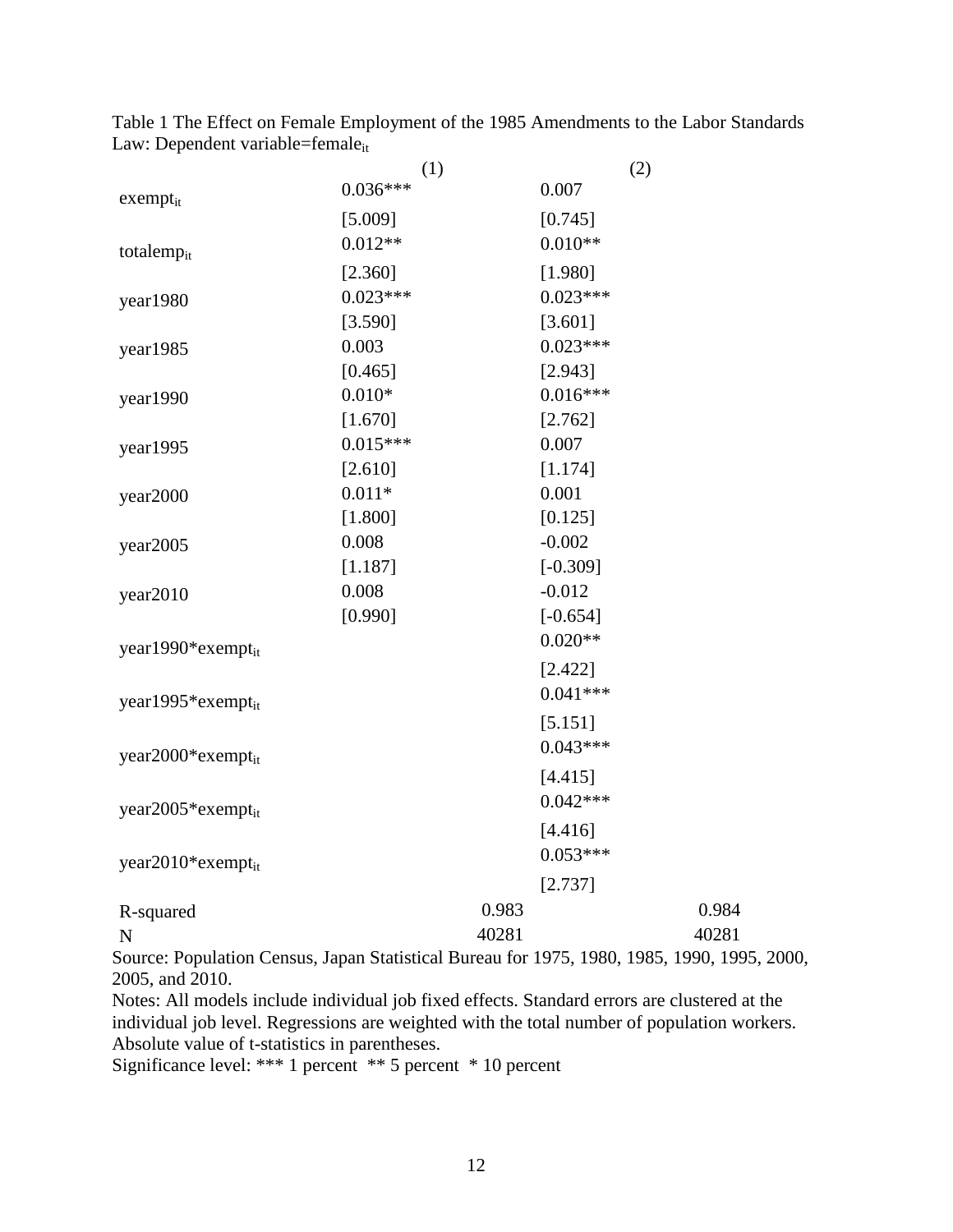Table 2 Robustness Checks: Dependent variable=female<sub>it</sub>

|                                                                                                                                                                  | (1)                              | (2)                                        |                                             |                                          |                                             |                                             |  |
|------------------------------------------------------------------------------------------------------------------------------------------------------------------|----------------------------------|--------------------------------------------|---------------------------------------------|------------------------------------------|---------------------------------------------|---------------------------------------------|--|
| From Table 1                                                                                                                                                     | $exempt_{it}$<br>$0.036***$      | year1990 $*$<br>$exempt_{it}$<br>$0.020**$ | year1995 $*$<br>$exempt_{it}$<br>$0.041***$ | Year2000*<br>$exempt_{it}$<br>$0.043***$ | Year $2005*$<br>$exempt_{it}$<br>$0.042***$ | Year2005 $*$<br>$exempt_{it}$<br>$0.053***$ |  |
|                                                                                                                                                                  | [5.009]<br>$0.016***$            | [2.422]<br>0.009                           | [5.151]<br>$0.021***$                       | [4.415]<br>$0.033***$                    | [4.416]<br>$0.035***$                       | [2.737]<br>$0.051***$                       |  |
| Un-weighted<br>Exclude data after<br>1997 revision                                                                                                               | [3.768]<br>$0.025***$<br>[4.272] | [1.604]                                    | [3.551]                                     | [5.651]                                  | [5.560]                                     | [5.732]                                     |  |
| Add industry-<br>specific time trends<br>$S_{\text{out201}}$ Depulstion Canaus, Langu Statistical Dynasy for $1075$ , $1000$ , $1005$ , $1000$ , $1005$ , $2000$ | $0.017**$<br>[2.292]             | $0.018**$<br>[2.491]                       | $0.037***$<br>[5.245]                       | $0.038***$<br>[4.412]                    | $0.041***$<br>[4.312]                       | $0.056***$<br>[3.337]                       |  |

Source: Population Census, Japan Statistical Bureau for 1975, 1980, 1985, 1990, 1995, 2000, 2005, and 2010.

Notes: All models include individual job fixed effects. Standard errors are clustered at the individual job level. Absolute value of t-statistics in parentheses.

Significance level: \*\*\* 1 percent \*\* 5 percent \* 10 percent